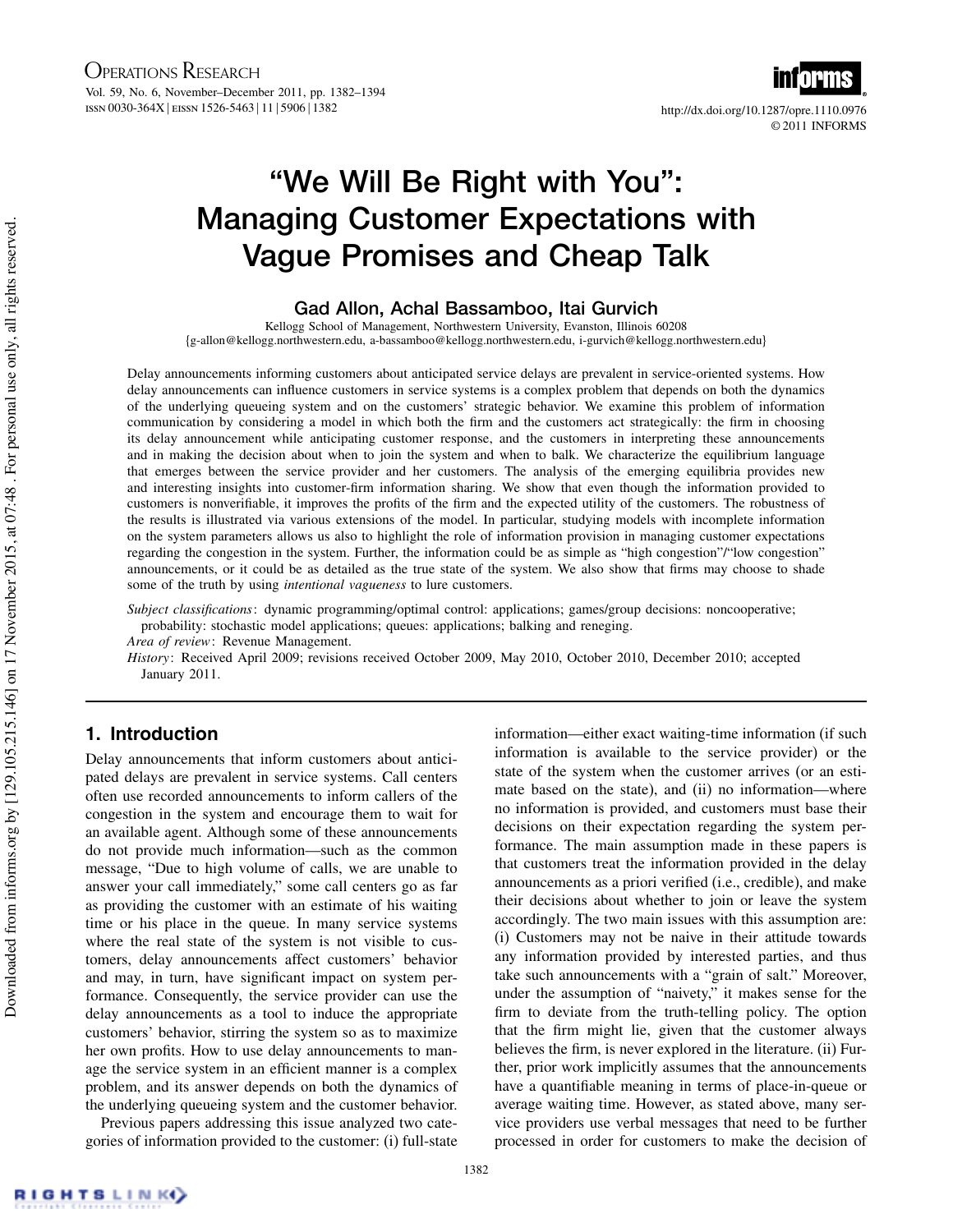whether to join or not. For example, without processing, it is not clear what "high volume of calls" means. This problem is clearly a consequence of the first issue, because without processing, only quantifiable announcements are possible. Thus, the customers are able to evaluate their utility only for simple (i.e., no-information or full-information) announcements and only those are discussed. In practice, however, we observe a much richer variety of announcements used by service providers.

This paper addresses these issues by proposing a model in which customers treat information provided by the service provider as unverified and nonbinding (that is, noncontractable). The model treats customers as strategic in the way they process information (as well as in making the decisions whether to join or balk) and the service provider as strategic in the way she provides the information. The customers and the service provider are assumed to be selfinterested in making their decisions: the service provider in choosing which announcements to make, and the customers in interpreting these and making their decisions.

This allows us to characterize the equilibrium language that emerges between the service provider and her customers. (We use the term equilibrium language, in accordance with the usage in the cheap talk literature, to refer to the equilibrium emerging in the cheap talk game. The phrase "language" is used to emphasize the signaling rule and its associated actions.) By doing that, not only do we relax the assumption that customers may be naive in their treatment of the announcements, but we also demonstrate that many of the commonly used announcements arise in *equilibrium* in such a model. The spectrum of possible equilibria will range from announcements that are analogous to the nonquantifiable type that describe the volume of arriving customers as high or low, to the more quantifiable ones that provide waiting-time announcements, both of which are common in different systems. Whereas prior work focused on systems with either full-state information or no information, our model shows that a richer language, which usually includes intentional vagueness, arises as an equilibrium outcome in a game played between the service provider and her customers. By intentional vagueness we mean that under any equilibrium the firm provides the same announcement on multiple states of the system. In developing the model and characterizing the emerging equilibrium language, we will account both for the strategic nature of the interested parties—customers and service provider as well as for the queueing dynamics prevalent to service systems.

This paper proposes what appears to be the first model to deal with the strategic nature of the information transmission in a practical operational setting, where unverifiable, $\frac{1}{1}$ noncommittal, real-time information is provided by a selfinterested firm to selfish customers.

We treat the announcements made by the system manager as "cheap talk," i.e., preplay communication that carries no cost. Cheap talk consists of costless,<sup>2</sup> nonbinding, nonverifiable messages that may affect the customer's beliefs. Although providing the information does not *directly* affect the payoffs, it has an indirect implication through the customer's reaction and the equilibrium outcomes. The information has no impact on the payoffs of the different players per se, i.e., the payoffs of both sides depend only on the actions taken by the customers and queueing dynamics. This, in turn, means that if a customer does not follow the recommendation made by the firm, he is not penalized, nor is he rewarded when he follows it. However, as it will be shown, the announcements do have an impact on the service provider's profits and the customers' utility, in equilibrium. This is in agreement with both the cheap talk literature (see Crawford and Sobel 1982) and the queueing literature with strategic customers (see Naor 1969), where the information provided to the customer is in the form of full visibility of the queue and does not alter the customer's utility directly; it allows him to make a knowledgeable decision whether to join or not, and thus affects his utility in an indirect manner. Our model echoes the framework developed by Crawford and Sobel (1982) but the specifics of our model are different from theirs in significant aspects. We examine these differences more closely in §1.2.

This paper focuses on the *strategic* interaction between the customer and the firm in a setting in which their incentives are *misaligned*, when *unverifiable, costless, and nonbinding* information is provided to the customer. In all of the instances described in this paper, the information is always unverifiable and has no contractual bearing (i.e., it is nonbinding). This stands in contrast to service-level *guarantees*, such as those made by Dominos Pizza, Ameritrade, and E $*$ trade, to name a few, where the commitment is contractually binding; see Allon and Federgruen (2007) for a more detailed discussion of the delay guarantees provided by these firms.

Our main findings are as follows:

(i) We characterize the equilibrium of the game played by the service provider and the customers. The characterization depends both on the queueing dynamics (based on a Markov decision process) and the strategic nature of the players. We show that although the characterization is complex, under pure strategies, an equilibrium can be mapped into a single threshold level. The firm provides two signals to indicate whether the level of congestion is below or above the threshold. The customer makes his decision according to the expected congestion level implied by each signal.

(ii) We show that different types of misalignment may lead to existence or nonexistence of pure-strategy equilibria. Further, we characterize a two-signal equilibrium when it exists, and show that any equilibrium with more than two signals is outcome equivalent to the simpler two-signal one. Our results imply that some commonly used nonquantifiable announcements regarding the congestion level in the system can be reduced to a two-signal equilibrium.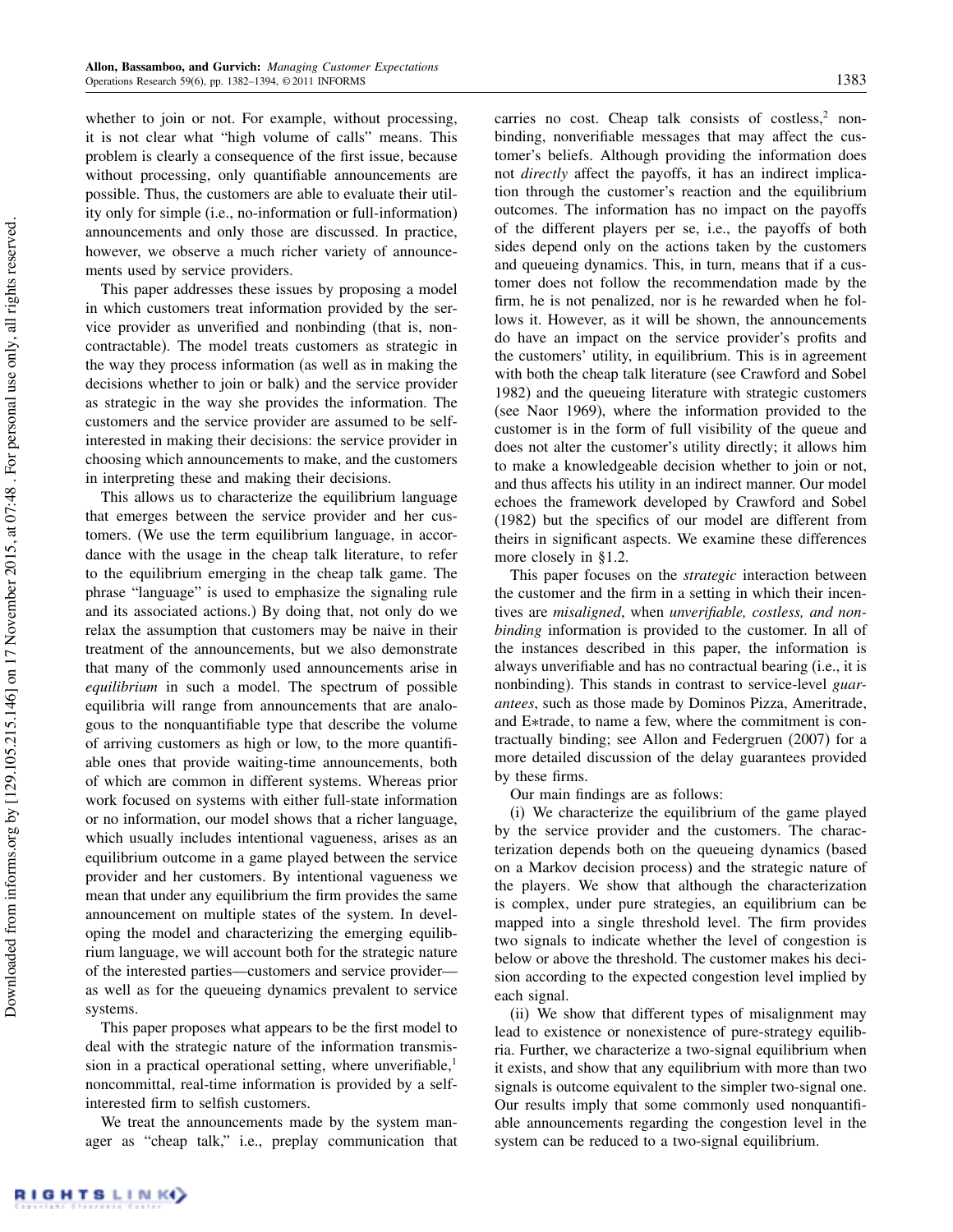(iii) We show that even if customers are allowed to randomize between multiple actions (i.e., join or balk), any equilibrium with more than two signals will be outcome equivalent to the two-signal equilibrium. Furthermore, under any equilibrium where the customer randomizes, it is not possible for the firm to have a signaling rule that includes both a signal that induces the customers to balk with probability 1 and a signal that induces the customers to join with probability 1.

(iv) We prove that there always exists a *most informative equilibrium*, i.e., an equilibrium with the finest partition of the state space revealed to the customer by the service provider. The firm employs *intentional vagueness* in this equilibrium unless the customers and the firm are perfectly aligned. By perfect alignment, we mean that the self-interested customers agree with the profit-maximizing firm on the preferred action for every state of the system. The role of intentional vagueness is to lure customers to join the system in states in which, under full-state information, the customer would not join, yet the congestion in the system is not too high. The informative equilibria, either with or without intentional vagueness, are shown to be equivalent to the common practices of announcing the location in the queue, an estimate of the average waiting time, or a confidence interval of the expected waiting time.

(v) We show that a babbling equilibrium where the customer disregards any information provided by the firm (or the firm does not provide any information) always exists, either in pure or mixed strategies. We then show that the service provider and the customers always prefer other, more informative, equilibria over a babbling equilibrium.

(vi) We also test the robustness of the above results by considering models in which we relax the information structure and those in which customers adaptively update their beliefs about the meaning of messages adaptively. We find that most of the findings continue to hold with appropriate modifications.

*Organization of the remainder of the paper:* The rest of this section is divided into two parts: the first reviews the antecedent literature and the second briefly describes the Crawford and Sobel (1982) game. Section 2 provides the detailed description of our model. In §3, we define our notion of equilibrium and state our main results. In §4 we discuss the signaling language that emerges in equilibrium and, in particular, introduce and analyze the notion of most informative equilibria. Section 5 concludes the paper. All the proofs are relegated to the electronic companion, which can be found at http://or.journal.informs.org/. Extensions of the model, as well as a numerical study, are also discussed in the electronic companion.

#### 1.1. Literature Review

Queueing models with strategic customers. The literature on queueing models with strategic customers dates back to Naor (1969), who studied a system in which strategic customers observe the length of the queue prior to

Allon, Bassamboo, and Gurvich: *Managing Customer Expectations* 1384 Operations Research 59(6), pp. 1382–1394, © 2011 INFORMS

> making the decision whether to join or balk. There is a (partial) conflict of interest between the self-interested customer and the interests of the social-welfare maximizing service provider. Naor (1969) shows that pricing can be used to achieve the first-best solution. The follow-up literature extends Naor (1969) along multiple dimensions. One such stream studies models where the firm offers different grades of services (see the recent paper by Afeche 2004 and the references therein). Another stream focuses on competition in the presence of congestion-sensitive customers (see Allon and Federgruen 2007 and the references therein). All of the above papers assume that the firms provide long-run averages information rather than real-time information, and that the information is credible and is treated as such by the customers. The above models assume that customers are rational when making the decision of which line to choose or when to join versus balk from a queue. For more-detailed discussion we refer the reader to Hassin and Haviv (2003) and the references therein.

> Queueing models with delay announcements. Hassin (1986) studies the problem of a price-setting, revenuemaximizing service provider that has the option to reveal the queue length to arriving customers, but may choose not to disclose this information. The author shows that it may be socially optimal to force the firm to provide full-state information. Armony and Maglaras (2004b) analyzes a service system where arriving customers can decide whether to join, balk, or wait for the provider to call within a guaranteed time. The customers' decisions are based on the equilibrium waiting time. Armony and Maglaras (2004a) extends the above model to allow the service manager to provide the customers with an estimate of the delay, based on the real-time state of the system upon their arrival. The authors show that providing information on the estimated delay improves the system performance. Armony et al. (2009) study the impact of delay announcements on the performance of a many-server queue with customer abandonment.

> Dobson and Pinker (2006) develop a stochastic model of a custom production environment with pricing, where customers are heterogeneous in terms of their tolerances for waiting. The authors model intermediate levels of information sharing (with a specific structure) ranging from no sharing to complete state-dependent lead-time information, and compare the resulting performance from the firm's and customer's perspectives. Guo and Zipkin (2007) study a model in which customers are provided with information and make decisions based on their expected waiting times, conditional on the provided information. Three types of information are studied: (i) no information, (ii) queuelength information, and (iii) exact waiting-time information (in systems in which such information is available). The authors provide examples in which accurate delay information improves the system performance, as well as examples in which it does not. Jouini et al. (2011) is the first paper to consider delay announcements in a multiclass setting with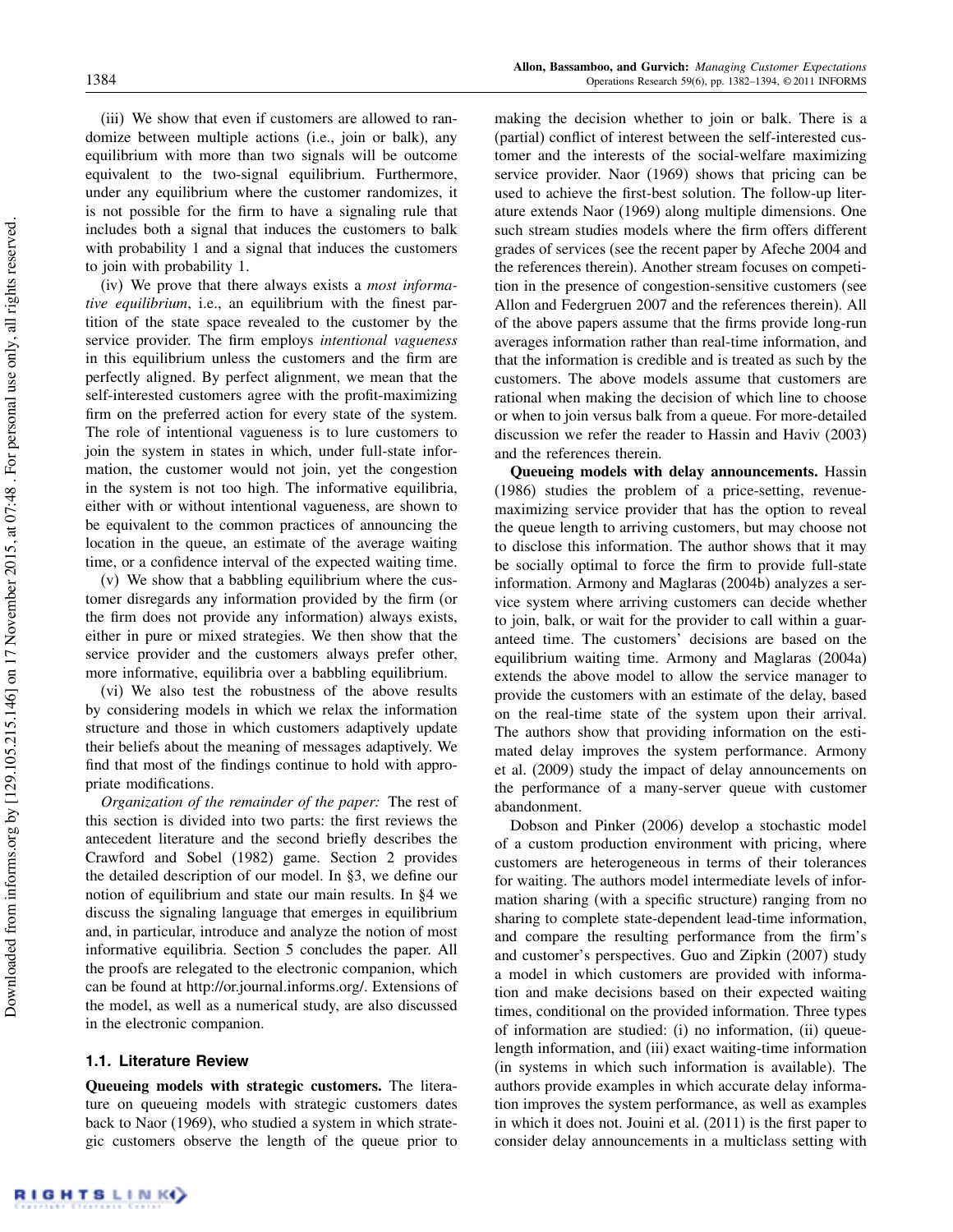priorities. All of these models assume that the information provided to the customer is truthful and that the customer believes the information, even if he will be better off, in terms of his own utility, disregarding it.

#### 1.2. Classical Cheap Talk Game

In this section, we provide an overview of the cheap talk game introduced in Crawford and Sobel (1982) and compare the model to the one studied in this paper. The classical cheap talk game is played between a *sender* who has some private information and a *receiver* who takes the payoffs-relevant actions. The game proceeds as follows: The Sender observes his state/type, which we shall denote by *Q*. The Sender then sends a signal (or a message) denoted by  $m \in \mathcal{M}$ , where  $\mathcal M$  denotes the set of all signals. The receiver, who cannot observe the state/type *Q* but does know its distribution, processes the signal using Bayes rule and chooses an action *y* that determines the player's payoff. Both the sender and the receiver obtain utilities that depend on: (a) the action taken by the receiver, *y*; and (b) the state/type *Q*. Two distinctive features of their model should be emphasized: first, the state/type, although random, is static: once realized it does not change over time. Also, the distribution of this state/type is exogenous and independent of the actions of the players.

A variety of papers study mixed-motive economic interactions involving private information and the impact of cheap talk on the outcomes. In political context, cheap talk has been studied in multiple papers, including Austen-Smith (1990). Recently, Chen et al. (2008) study questions regarding equilibrium selection in cheap talk games.

Driven by the applications in service operations, our model has two key features: first, the game is played with multiple receivers (customers) whose actions have externalities on other receivers; and second, the stochasticity of the state/type (i.e., the state of the system) is not exogenously given, but is determined endogenously. Indeed, the private information in this model (i.e., the queue length) is driven by the system dynamics, which in turn depend on the equilibrium strategies of both the firm and the customers. In particular, in our model the customers' actions are both payoff relevant and system-dynamic relevant. As we will show, the multiplicity of receivers with externalities as well as the endogenization of the uncertainty impact both the nature of the communication between the firm and the customers and the outcome for the various players. Hence, although the framework used in this paper partially echoes the classical cheap talk model, the abovementioned distinguishing features lead to conceptually different results. The way these features separate our results from those of Crawford and Sobel (1982) will be discussed in §EC.1.

#### 2. Model

We consider a service provider modeled as an *M/M/*1 queue. Customers arrive to the system according to a Poisson process with rate  $\lambda$ . Service times are exponentially

distributed with mean  $1/\mu$ .<sup>3</sup> We assume that  $\lambda < \mu$ . We assume that all customers are ex ante symmetric: customers obtain a value *R* if they are served, and incur a waiting cost that is proportional to the time spent in the system, with a unit waiting cost of  $c<sup>4</sup>$ . Thus, the utility function of a customer is:

$$
U(y, w) = \begin{cases} R - cw & \text{if } y = \text{``join,''} \\ 0 & \text{if } y = \text{``balk,''} \end{cases}
$$
 (1)

where *y* is the decision made by the customer and *w* denotes his sojourn<sup>5</sup> time in the system. Throughout the paper, we shall assume that  $R > c/\mu$ . This assumption ensures that in the absence of delays, the service is beneficial to the customer, on average. Clearly, if  $R < c/\mu$ , no customer will join regardless of the system announcements. Throughout the paper we assume that involuntary blocking by the firm is prohibitively expensive.

The firm's profit from a customer served is  $v > 0$ . The firm incurs a holding cost  $h(w)$  per customer who waits *w* in the system. This holding cost is incurred by the firm due to the customer waiting in the system. This cost constitutes, among other factors, the cost associated with loss of goodwill, the actual cost of holding the customer, and in some settings, the opportunity cost associated with the customer not being able to generate revenues. Disney's theme parks, for example, incur two costs due to waiting: the opportunity cost of having a customer standing in line without the ability to spend money, and the wages of the entertainment staff that is in charge of alleviating the pain of waiting. Thus, the firm's profit from a customer is  $v - h(w)$ for a customer who received service from the firm and spent *w* in the system and is 0 for the customer who decides not to join. Here, *h* is a nonnegative and convex-increasing function. We assume that  $v - \mathbb{E}h(X) > 0$ , where *X* is an exponential random variable with mean  $1/\mu$  to avoid cases in which even customers that arrive without any waiting are not profitable. We assume that customers who join the system are served in a first-come-first-served manner.

*Information Provision and Sequence of Events.* The static structure described above is assumed to be common knowledge. The real-time state of the system, corresponding to the number of customers waiting in queue, is the firm's private information. The evolution of this state will depend on the equilibrium strategies of both the provider and the customers. The interaction between the customers and the firm is described as follows: upon a customer's arrival to the system, the firm, which can observe the queue length, makes an announcement to this customer. The customer reacts to that signal by deciding whether to join or not join (balk). In making the decision, the customer uses the information, denoted by *I*, that he can infer from the firm's announcement regarding the current state of the system and chooses an action that maximizes his expected utility. Therefore, the customer will join if and only if  $R \geqslant$  $c \mathbb{E}(w \mid I)$ . The type of signals that are used by the firm,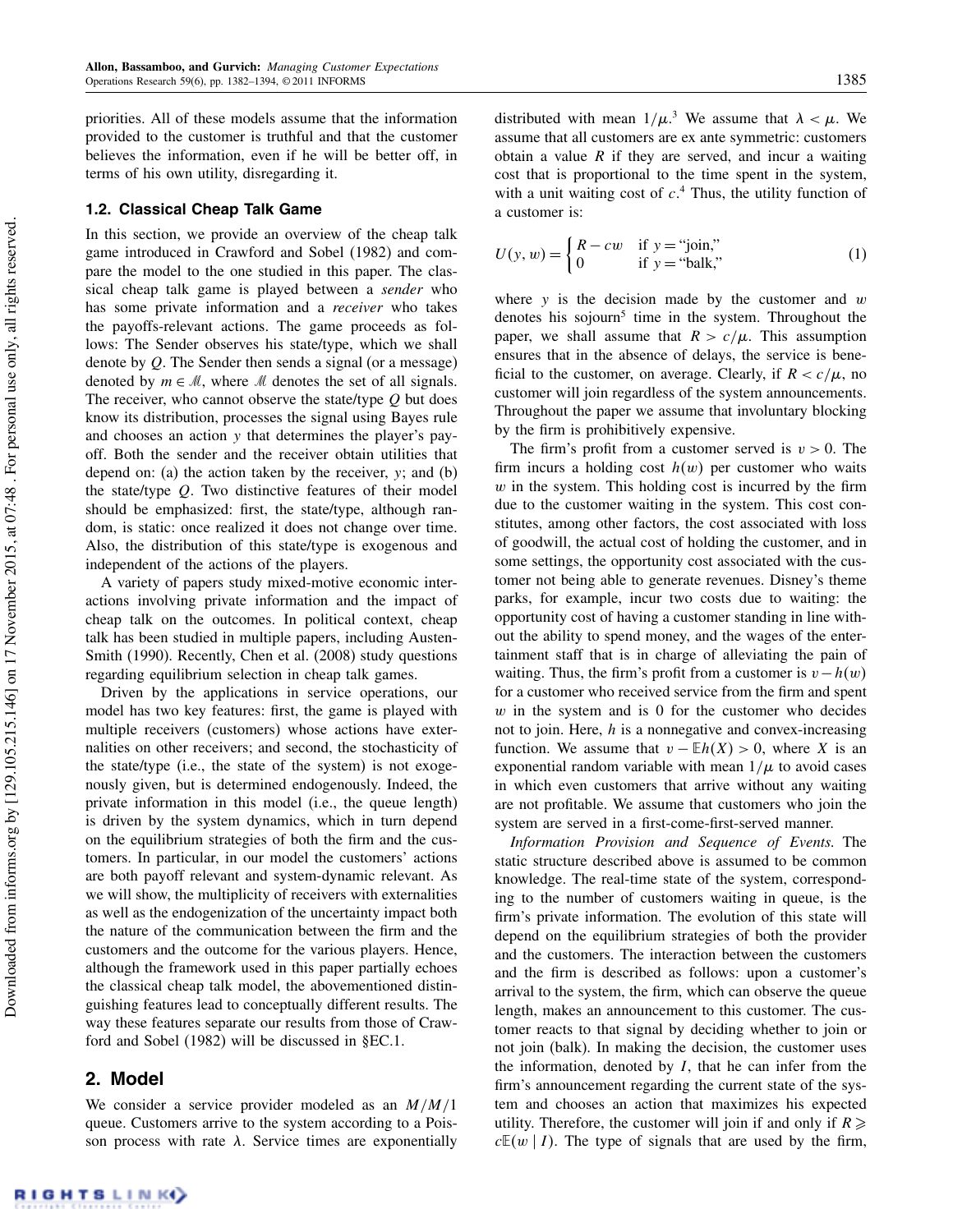and the way the customers interpret these in making their decisions, are described precisely in the next section.

Note that the customers' and the service provider's incentives are not completely misaligned: both prefer short waiting times, which result in higher utility for the customer and higher profits for the service provider. At the same time, we observe that these incentives are not perfectly aligned, and this would lead to the equilibria described in the next section. We refer the reader to Farrell and Rabin (1996) for a discussion of settings in which incentives are perfectly misaligned. We formally define the concept of misalignment for our setting in §3.

#### 3. Main Results

#### 3.1. Problem Formulation

In practice, one observes different types of messages that are conveyed to the customers. These messages could provide tangible information such as expected wait in the queue or the position of the customer in the queue. However, in some cases the message may only have intangible information such as the congestion level or volume of calls being high or low. We propose a framework that allows us to study the provision of unverifiable information using a unified approach that does not assume a specific type of the announcement. The framework accounts for the following key features: (a) the state of the world changes dynamically; (b) the customer cannot verify the information provided by the firm; and (c) the customers would process any information provided to them by the firm and base their action on it. The structure that we lay out next covers the suggested framework that allows us not to restrict attention to any specific type of announcements. In particular, it allows us to account for announcements of the variety mentioned above.

In this section we formally define the game between the service provider and the customers. The equilibrium concept we employ is one of Markov-perfect Bayesian Nash equilibrium (MPBNE), which in this case is simply a Nash equilibrium in the decision rules that relate agents' actions to their information and to the situation in which they find themselves, while allowing for actions to depend only on payoff-relevant histories.

To formally define the game, let  $\mathcal{M} = \{m_0, m_1, m_2, \ldots\}$ represent the discrete set of feasible signals that the firm can provide to the customer. For example, the set of feasible messages may contain nonnegative integers, rational numbers, concrete messages (those with some tangible information), or nonquantifiable messages (those with only intangible information), among others. We represent the signaling rule by a function  $g: \mathbb{Z} \mapsto \mathcal{M}$ , where  $g(q) = m$  if the firm uses the signal *m* when the queue length is *q*.

Recall that customers are indistinguishable and their strategies are ex ante symmetric, both in their interpretation of the signals and in their actions. Let *y*:  $M \mapsto$  $\{0, 1\}$  denote the strategy of the customer, where  $y(m)$  is the probability that a customer joins when the firm signals *m*. Consequently, we interpret  $y(m) = 1$  as a "join" decision and  $y(m) = 0$  as a "balk" decision. We initially restrict ourselves to pure strategies. These provide valuable insights into the structure of information transmission, while keeping the model simple. We will relax this restriction in §EC.6.

Under a signaling rule *g* and decision rule *y*, the queue evolves as a birth and death process on the positive integers where, for any state *q*, the birth rate is  $\lambda y(g(q))$  and the death rate is  $\mu$   $(q > 0)$ . Here, we use the notation  $\mathbb{I} \{\cdot\}$  to denote the indicator function. As we restrict attention to  $\lambda < \mu$ , this birth-death process has a unique steady-state distribution. Let  $p_q(y, g)$  be the steady-state probability of having *q* customers in the system. We let  $Q_{y,g}$  be a random variable with the steady-state distribution of the number of customers in the system.

The requirements of a Markov-perfect Bayesian Nash equilibrium in our context are explained as follows: Given a signaling rule for the system, customers with an action rule that dictates joining the system when the signal is *m* will not deviate from this rule if their expected conditional utility from joining the system, given by  $\mathbb{E}[R-c(q+1)/\mu]$  $g(q) = m$ , is positive. Given the customer's action rule *y*, the firm will not deviate from its signaling rule *g* if it maximizes its steady-state profit, i.e., if *g* solves an appropriate Markov decision process (MDP, see below) with respect to the action rule *y*. This discussion is formalized in the following definition.

Definition 3.1. (Markov-perfect Bayesian Nash equi-LIBRIUM MPBNE). We say that the signaling rule  $g(\cdot)$  and the action rule  $y(\cdot)$  constitute a Markov-perfect Bayesian Nash Equilibrium (MPBNE), $6$  if they satisfy the following conditions:

1. For each  $m \in \mathcal{M}$ , we have

$$
y(m) = \begin{cases} 1 & \frac{\sum_{\{q: g(q)=m\}} [R - c((q+1)/\mu)] p_q(y, g)}{\sum_{\{q: g(q)=m\}} p_q(y, g)} \ge 0, \\ 0 & \text{otherwise.} \end{cases}
$$

2. With  $f(j) = v - \mathbb{E}[h(W(j+1))],$  where  $W(j+1)$  is the time spent by a customer who joins the system with *j* customers, there exists constants  $J_0, J_1, \ldots$ , and  $\gamma$  that solve the following set of equations:

$$
J_0 = \max_{m \in \mathcal{M}} \left\{ \frac{f(0)y(m) - \gamma}{\lambda} + J_0(1 - y(m)) + J_1y(m) \right\}
$$
  
= 
$$
\frac{f(0)y(g(0)) - \gamma}{\lambda} + J_0(1 - y(g(0))) + J_1y(g(0))
$$
  

$$
J_q = \max_{m \in \mathcal{M}} \left\{ \frac{f(q)y(m) - \gamma}{\lambda + \mu} + \frac{\mu}{\lambda + \mu} J_{q-1} + \frac{\lambda}{\lambda + \mu} (J_q(1 - y(m)) + J_{q+1}y(m)) \right\}
$$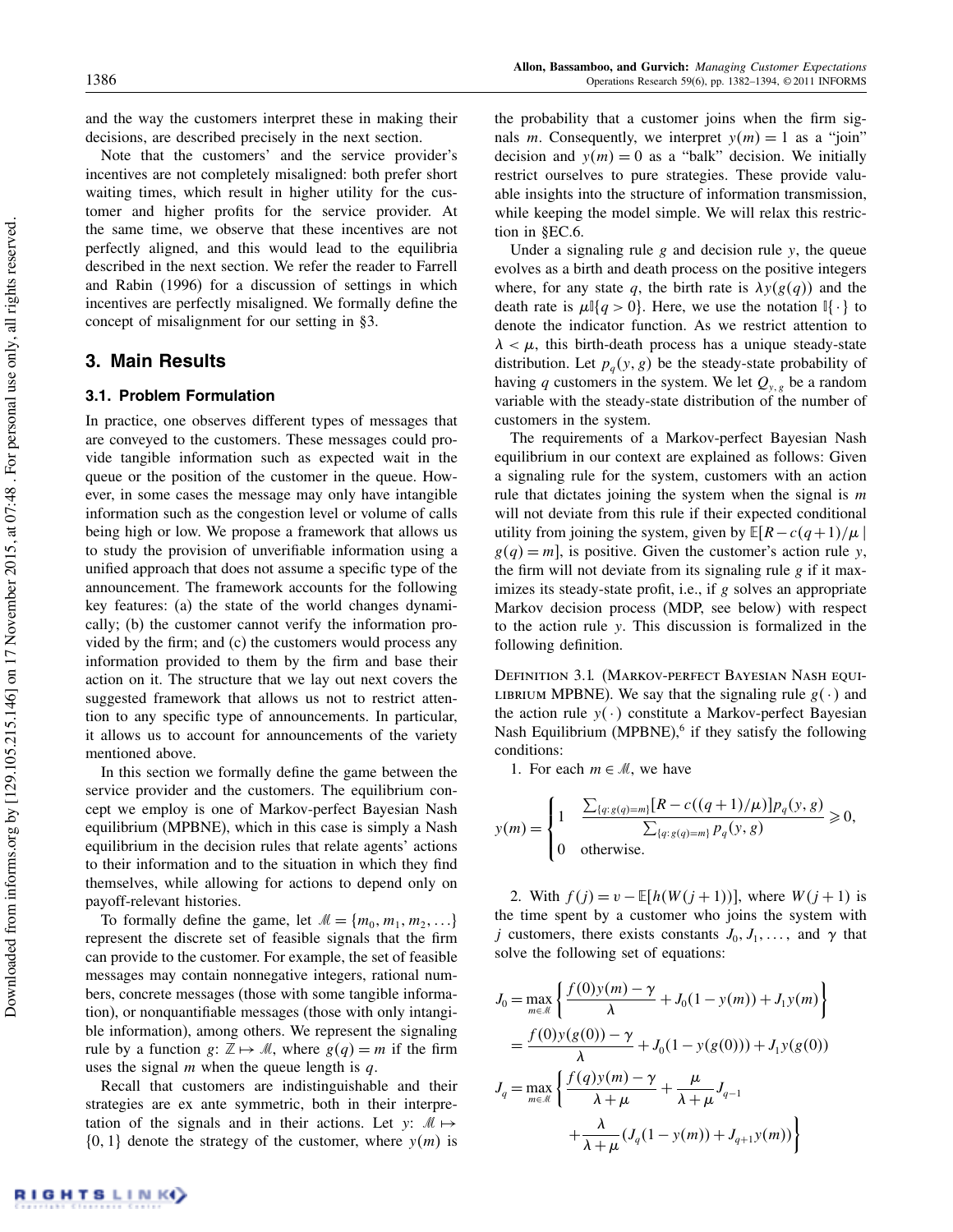$$
= \left\{ \frac{f(q)y(g(q)) - \gamma}{\lambda + \mu} + \frac{\mu}{\lambda + \mu} J_{q-1} + \frac{\lambda}{\lambda + \mu} (J_q(1 - y(g(q))) + J_{q+1} y(g(q))) \right\}.
$$
 (2)

In the above definition of MPBNE, the first condition uses the Bayesian rule for the customer based on the signaling function *g* to determine whether to join or balk. The second condition states that the composite function *y* **o** *g* solves the firm's MDP, which is closely related to the *admission control problem* in the MDP literature. In the optimality equations (EC.8), the constant  $\gamma$  represents the long-run average profit (referred to as the gain in MDP literature) made by the firm under optimal policy, and constants  $J_0, J_1, \ldots$  represent the *relative cost or the bias* for states  $0, 1, \ldots$ . Thus, we require that *y*, *g* form an equilibrium only if *g* is bias optimal. Our setting is very close to Haviv and Puterman (1998), which characterizes the biasoptimal policy for an *M/M/*1 queue.

Discussion of the Customers' Ability and Beliefs. The above definition takes the approach that the customer is rational, has full-state information about the system parameters, and is capable of forming beliefs about the system performance given a set of strategies. The assumption that the customer has full-state information about the arrival rate is relaxed in §EC.2. In that section, we study a model in which the firm has private information on the arrival rate, and show that all the results of the above model extend to that setting as well. We also relax the assumption that customers are capable of forming beliefs on the system performance given the strategies of all players in the game, i.e., the firm and the customers. This is done in §EC.3.1 by conducting a numerical study in which customers form their action rules through repeated interactions with the firm. We numerically show that such an iterative mechanism would lead the system to the equilibria characterized in this section. Another implicit assumption made in this definition is that customers make a decision only regarding joining versus balking, and do not leave the system after joining, but before receiving service. This assumption is relaxed in Appendix EC.4. There, we show that as long as the customer experiences linear waiting costs, even if customers are allowed to update their belief about the system and renege the queue, the equilibria characterization remains unchanged.

All of these relaxations allow us to test the robustness of the assumptions made in the model above, and show that the resulting characterizations continue to hold when the assumptions are relaxed.

One of the goals of this paper is to identify the conditions under which a firm can credibly communicate unverifiable information. Our litmus test for such credibility will be the existence, or lack thereof, of an equilibrium with influential cheap talk. When such an equilibrium exists, it means that the firm can induce, by virtue of using at least two distinct messages, two distinct actions. An equilibrium with influential cheap talk is formally defined as follows:

DEFINITION 3.2. We say that an equilibrium  $(y, g)$  has influential cheap talk if there exist two distinct signals  $m_i, m_j$ , that are used with positive probability in equilibrium, i.e.,  $\sum_{\{q: g(q)=m_i\}} p_q(y, g) > 0$  and  $\sum_{\{q: g(q)=m_i\}} p_q(y, g) > 0$  such that  $y(m_i) \neq y(m_i)$ .

As in most cheap talk games, the equilibrium, even if it exists, is never unique. This stems from the fact that one can relabel the signals or introduce new signals and still have the same outcomes and payoffs for the players.

DEFINITION 3.3 (DOE). We say that two MPBNE  $(y_1, g_1)$ and  $(y_2, g_2)$  are dynamics and outcome equivalent (DOE), if  $y_1(g_1(q)) = y_2(g_2(q))$  for all  $q = 0, 1, \ldots$ 

#### 3.2. Characterizing Key Equilibria

Although Definition 3.1 of the pure-strategy MPBNE in the previous section is complete, it is not directly amenable for further analysis. Thus, our first step toward characterizing the equilibria is to show that any pure-strategy MPBNE can be described by a threshold level.

PROPOSITION 3.1. *For any pure-strategy equilibrium*  $(y, g)$ *with influential cheap talk, there exists*  $N := \inf\{q:$  $y(g(q)) = 0$ , which is finite such that  $y(g(q)) = 0$  for all  $q \ge N$  *and*  $y(g(q)) = 1$  *for all*  $q < N$ *.* 

The next proposition shows that one can always reduce a pure-strategy influential equilibrium to an equilibrium where the firm uses exactly two signals.

PROPOSITION 3.2. Let the pair  $(y, g)$  be a pure-strategy *MPBNE with influential cheap talk and let*  $N := \inf\{q:$  $y(g(q)) = 0$ . Then the pair  $(\tilde{g}(\cdot), \tilde{y}(\cdot))$  given by

$$
\tilde{g}(q) = \begin{cases} m_1 & q \leq N, \\ m_0 & otherwise, \end{cases} \qquad \tilde{y}(m) = \begin{cases} 1 & m = m_1, \\ 0 & otherwise, \end{cases}
$$
 (3)

*forms a MPBNE with the same firm profit and customer utility. Further,*  $(y, g)$  *and*  $(\tilde{y}, \tilde{g})$  *are DOE.* 

Proposition 3.1 implies that instead of studying the customers' actions and the firm's announcement in each state of the system (i.e., queue length), it suffices to focus on the threshold queue length, below which the customer's action is "join," and above which it is "balk." Note that every equilibrium characterized using Proposition 3.2 requires that the equilibrium has influential cheap talk and thus that the constant  $N = \inf\{q: y(g(q)) = 0\}$  is finite. There may exist equilibria where the constant *N* is infinite. We shall discuss these in §3.3.

DEFINITION 3.4. We say that the threshold  $q$  induces a pure-strategy MPBNE if the pair  $(\tilde{g}(\cdot), \tilde{y}(\cdot))$  given by (3) forms an MPBNE.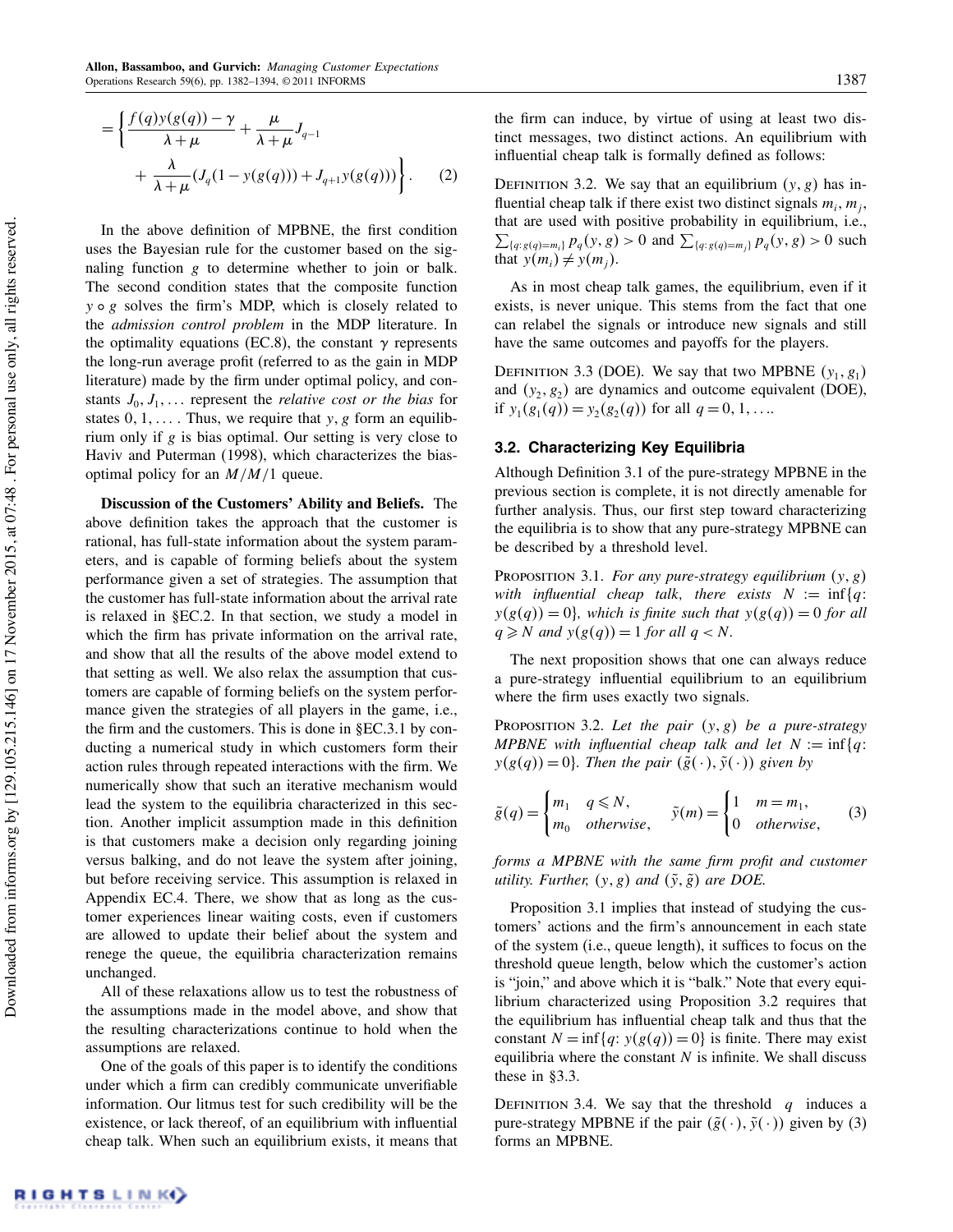Before delving into the analysis of the model and the characterization of the equilibrium, we take a step back and develop intuition into the possible regimes and outcomes. In order to do that, and knowing that we can restrict attention to threshold-based equilibria, we introduce two important threshold levels: the first,  $q^*$ , denotes a threshold value above which a customer *will not* join if he has *full-state information* of the state of the system, and below which he *will join*. The second threshold level,  $\hat{q}$ , is motivated by the service provider's point of view. It denotes the threshold level below which the service provider would like the customers to join, and above which she would like them to balk, if she had *full control* of their actions.

**Full state information.** We define  $q^*$  to be the threshold above which customers do not obtain positive utility, in expectation, given full queue-length information, that is,

$$
q^* = \left[\frac{R\mu}{c}\right],\tag{4}
$$

where  $[\cdot]$  is the bracket function; i.e.,  $q^*$  is the largest integer not exceeding  $R\mu/c$ . Note that this threshold pertains to the marginal customer who decides to balk. We will refer to this as the first-best from the customer's perspective, because this maximizes the utility for the individual (self-interested) customer. As shown in Naor (1969), this threshold, which is based on self-optimization (to use the terminology of Naor 1969), does not maximize the overall expected utility of the customer population. For each  $q \ge 0$  we let  $y_{FI}(q)$  be the probability of a customer joining the system when there are *q* customers in the system and customers have full-state information.

Full control. From the service provider's point of view, deciding on a threshold level amounts to fixing the waiting space in a *M/M/*1*/k* queueing system. For each value of *k*, the expected number of customers joining the queue per unit of time equals  $\lambda(1 - \rho^k)/(1 - \rho^{k+1})$  where  $\rho = \lambda/\mu$ . Let  $\hat{q}$  denote the optimal waiting space. Thus,  $\hat{q}$  solves the following *full-control optimization problem*:

$$
\hat{q} = \underset{k \in \mathbb{Z}_+}{\arg \max} \lambda \frac{1 - \rho^k}{1 - \rho^{k+1}} [v - \mathbb{E}[h(W_k)]],
$$
\n<sup>(5)</sup>

where  $W_k$  is the steady-state sojourn time of the customers who join the *M/M/*1*/k* queue. The following proposition, which relies on Knudsen (1972), shows that such a maximizer exists, and characterizes properties of the objective function in (5).

PROPOSITION 3.3. *The function*  $\Pi(\cdot)$  *defined by* 

$$
\Pi(k) := \lambda \frac{1 - \rho^k}{1 - \rho^{k+1}} [v - \mathbb{E}[h(W_k)]], \quad k = 1, 2, ...
$$

*is unimodal in k, i.e., there exists*  $k^* \in \{1, 2, \ldots, \infty\}$  *such that the function*  $\Pi(k)$  *is strictly increasing for*  $k < k^*$  *and strictly decreasing for*  $k \geq k^*$ .

Based on the optimal threshold  $\hat{q}$  we define  $y_{\text{FC}}(q)$  for each  $q \ge 0$  to be the probability of a customer being admitted to the system when there are *q* customers in the system and the firm has full control.

Our equilibrium analysis will be based on the level of misalignment between the firm and the customers. To quantify this intuitive concept of misalignment, we make the following definition:

DEFINITION 3.5. We define  $\phi$  as the *misalignment* between the firm and the customers as follows:

$$
\phi = \sum_{j=0}^{\infty} (y_{\text{FI}}(j) - y_{\text{FC}}(j)).
$$

For our game, the misalignment  $\phi$  equals the difference in thresholds  $q^*$  and  $\hat{q}$ , i.e.,  $\phi = q^* - \hat{q}$ . This misalignment is related to the bias in Crawford and Sobel (1982). Using this misalignment measure  $\phi$ , which is based on unilateral optimization under full-state information to the customers and the full control of the service provider, respectively, we can identify three regions. Each of these regions results in a different conflict of interest, and thus in different equilibria and outcomes for the customers and the firm. We will initially outline the key equilibrium in each of the three regions and explain the intuition behind them. We provide a formal statement in Proposition 3.4. The three cases are as follows.

1. *Complete alignment*:  $\phi = q^* - \hat{q} = 0$  (zero misalign*ment).* In this region, the interests of the two parties are completely aligned, and thus a pure-strategy MPBNE is as follows: The firm gives two signals: (i) the first for low congestion, which can be denoted as "Low." This signal is announced if the queue length is below  $q^*$ . (ii) A second signal denoted by "High," which indicates high congestion, and is given when the queue length exceeds  $q^*$ . Thus, we have  $g(q) =$  "Low" if  $q < q^*$  and  $g(q) =$  "High" if  $q \geq q^*$ ; the customer joins the queue when he/she receives the signal "Low" and balks otherwise, i.e., *y*("Low") = "join",  $y$ <sup>("</sup>High") = "balk".

As stated before, this is the key equilibrium in this region; however, this need not be the unique pure-strategy MPBNE. As we will show in §4, there are multiple equilibria in this model. There, we will, however, be able to show that even as the equilibria become progressively more informative, it is outcome and dynamics equivalent to the one described above.

2. *Overly patient customers:*  $\phi = q^* - \hat{q} > 0$  *(strictly positive misalignment)*. In this region, if customers are endowed with full-state information, they would like to join the system even when the service provider would like them to balk (if she had full control). Thus, we use the term "overly patient" to emphasize the fact that, in this case, customers are willing to join a more congested system than what the firm would like. Specifically, when the queue length is between  $\hat{q}$  and  $q^*$ , the customers would like to join, whereas the firm would like them to balk.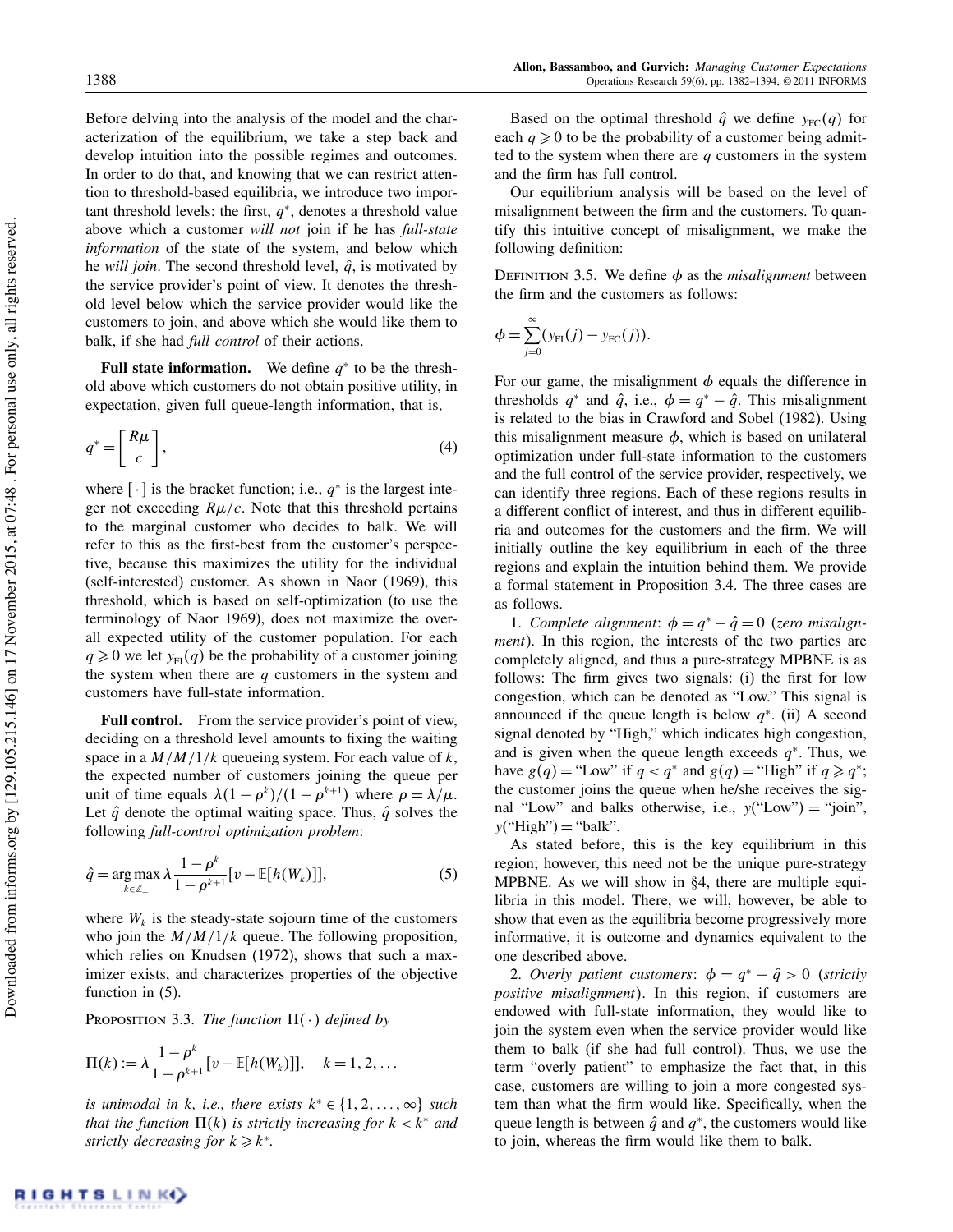to defection by both the customers and the firm, and consequently that there is no pure-strategy MPBNE with influential cheap talk. Indeed, for pure-strategy MPBNE to exist, the firm should be able to signal "High" and customers who receive "High" should balk. The only threshold immune to profitable deviation by the firm is  $\hat{q}$ . Given that under any pure-strategy MPBNE the customers respond to "High" by balking, a profitable deviation for the firm from any other candidate threshold is to announce "High" when the state of the system is equal to and greater than  $\hat{q}$ . The customers, however, know that  $\hat{q} < q^*$  so that  $\hat{q}$  cannot induce an equilibrium: an arriving customer that receives the signal that instructs him to "balk," can deviate from the prescribed equilibrium strategy by joining; the customer will then earn positive utility (because the *only* state in which he can receive such a signal is on the threshold itself, which is, by assumption, below  $q^*$ ), and thus *detect* that such a deviation is profitable—hence ruling out the possibility of a pure-strategy MPBNE with influential cheap talk.

3. *Impatient customers:*  $\phi = q^* - \hat{q} < 0$  *(strictly negative misalignment)*. In this region, the service provider would like the customers to join a more congested system than the one they wish to join. Specifically, when the queue length is between  $q^*$  and  $\hat{q}$ , the firm would like the customers to join, whereas the customers would like to balk. In order to study this region, we define  $F(q)$  to be the customer's expected utility if he finds *q* customers in the system upon arrival and decides to join the queue; i.e.,  $F(q) := R - c(q+1)/\mu$ . We define for  $\ell < k$ ,

$$
G(\ell, k) = \sum_{q=\ell}^{k-1} p_q^k F(q),
$$
\n(6)

where  $p_q^k := (\rho^q (1 - \rho))/(1 - \rho^{k+1})$  is the steady-state probability of *q* customers in an *M/M/*1*/k* queue. Here,  $G(l, k)$  is interpreted as the average utility of a customer joining the  $M/M/1$  queue given that the number of customers in the system is between *l* and *k*. Then, we have two subcases to consider:

(a)  $G(0, \hat{q}) \ge 0$ : if the firm announces "Low" when the queue length is below  $\hat{q}$  and "High" otherwise, the customer would like to join when they get the "Low" signal, because their expected utility is positive (because  $G(0, \hat{q}) > 0$ ). Further, because in equilibrium "High" would be announced only when the queue exactly equals  $\hat{q}$ , the customer would balk because they know that  $q^* < \hat{q}$ . Alternatively, the customer can experience the negative utility, and thus will not follow the prescription of the firm. This is optimal for the firm and also describes our purestrategy MPBNE for this setting. Thus, the firm is capable of achieving its first-best profits and operates as if it has full control over the customers' decisions.

(b)  $G(0, \hat{q}) < 0$ : In this case there is no pure-strategy MPBNE with influential cheap talk. For pure-strategies equilibrium with influential cheap talk to exist, the firm should be able to signal "Low" and customers who receive "Low" should join. As in case 2, the only threshold immune to profitable deviation of the firm is  $\hat{q}$ . However, the customers know that  $\hat{q} > q^*$ ; thus, threshold  $\hat{q}$  cannot constitute an equilibrium; an arriving customer that receives a signal that instructs him to "join" would receive negative expected utility, and thus can deviate from the prescribed equilibrium strategy by balking and obtaining zero utility. This rules out the possibility of a threshold-induced purestrategy MPBNE.

The intuition is simple: if the expected utility of the customers under an  $M/M/1/\hat{q}$  system, as given by  $G(0, \hat{q})$ , is positive, they will have no incentive to deviate. Any deviation here will lead to zero utility for the customers. If, on the other hand, their utility is negative, they would be better off by not joining at all. Consequently, the threshold  $\hat{q}$  cannot induce a pure-strategy MPBNE. Further, no other threshold is immune to profitable deviation on the firm's part. Thus, in case 3(b) there does not exist a pure-strategy MPBNE with influential cheap talk. We emphasize, however, that in case  $3(a)$  the customers can be lured to join the system even in states in which they obtain negative expected utility as long as their utility averaged over all states in which they join is positive.

We turn now to the formal statement of the equilibria we have discussed thus far. To this end, we let  $\Pi_{FI}$  and  $\Pi_{FC}$  be the firm's profit under full-state information and full control, respectively. Let  $U_{\text{FI}}$  and  $U_{\text{FC}}$  denote the expected utility of the customers under full-state information and full control, respectively. As discussed before,  $\Pi_{FC}$  is the first-best profit for the firm and  $U_{\text{FI}}$  is the first-best utility for the customer. The next proposition summarizes the above observations and also compares the firm's profit and expected customer utility under the different equilibria.

PROPOSITION 3.4. 1. If  $q^* = \hat{q}$ , then  $q^*$  induces a pure*strategy MPBNE. Under this equilibrium the firm's profit equals*  $\Pi_{\text{FC}}$  *and the expected utility of the customers is*  $U_{\text{FI}}$ *.* 

2. If  $q^* > \hat{q}$ , there is no finite q that induces a pure*strategy MPBNE.*

3. If  $q^* < \hat{q}$ , then there are two cases:

(a) *If*  $G(0, \hat{q}) \ge 0$ ,  $\hat{q}$  *induces a pure-strategy MPBNE. Under this equilibrium, the firm's profit equals*  $\Pi_{FC}$  *and the expected utility of the customers is*  $U_{\text{FC}}$ *.* 

(b) If  $G(0, \hat{q}) < 0$ , there is no finite q that induces a *pure-strategy MPBNE.*

First, it is important to note that all pure-strategy equilibria that have influential cheap talk are neologism proof. Neologism proof merely means that given an equilibrium, the firm (i.e., the sender of the information) does not have incentives to use words that are not used in equilibrium but may have a "focal meaning" for the customer (i.e., the receiver) and are profit enhancing. Having said that, it is important to recall that there are multiple pure-strategy equilibria in the basic game that can be generated by relabeling the messages the firm provides. However, when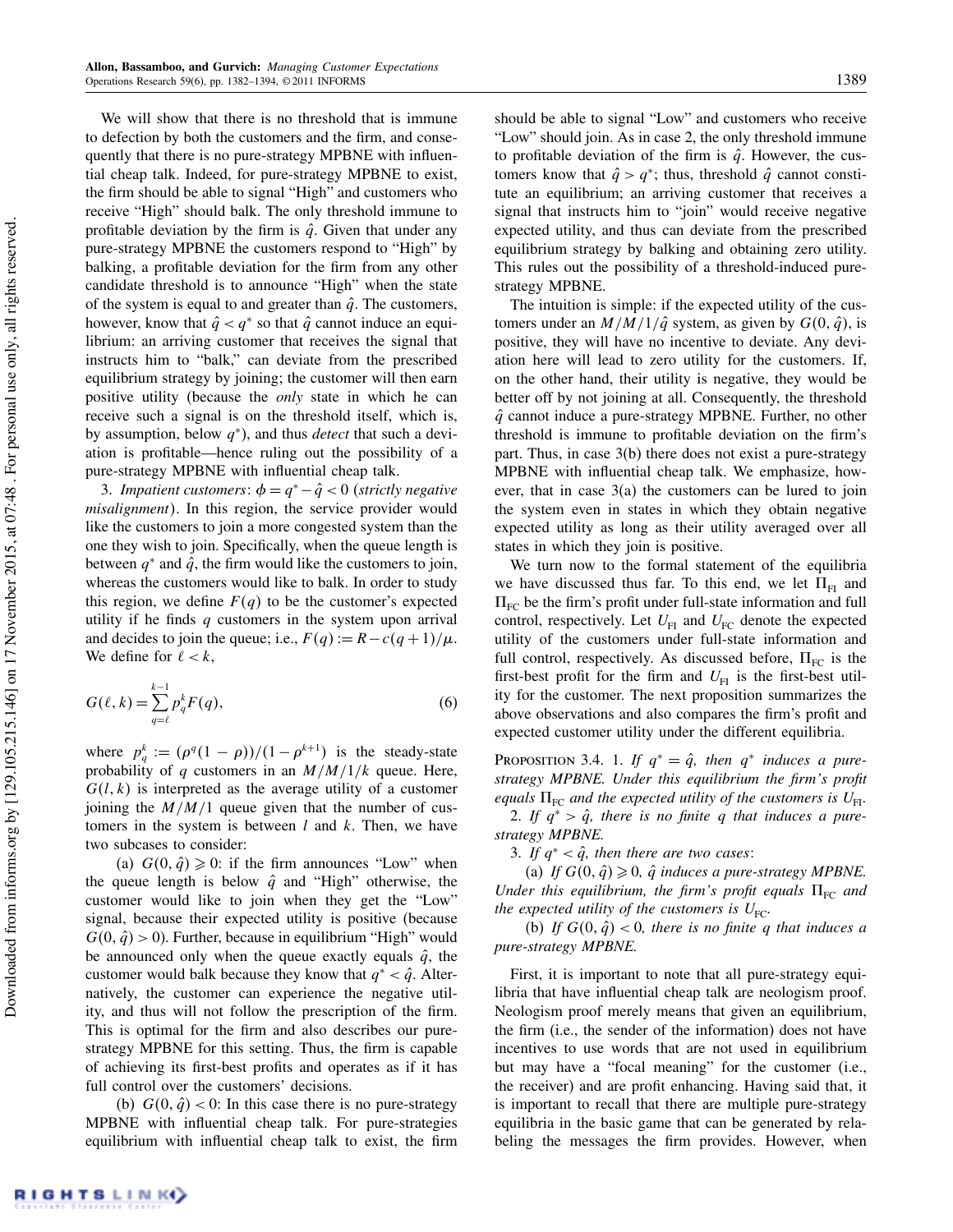pure-strategy equilibria exist, all equilibria result in the same profit for the firm, the same average utility for all customers, and the same system dynamics. That is, all equilibria are DOE (dynamics and outcome equivalent). The main implication of showing that all equilibria are DOE is that there is a unique outcome for the firm and the customers.

*Social Optimization.* By setting  $h(w) = cw$  and  $v = R$ (where *c* is the disutility experienced by customers due to waiting and  $R$  is the value obtained by the customer from service), the system manager's problem amounts to maximizing the social welfare in the system. It follows from Naor (1969) that  $\hat{q} \leq q^*$ . In this case, the solution of the first-best and full-control problem lies in Region I or in Region II. Thus, either the customers are fully aligned and the social planner can announce the true state of the system, or there is no pure-strategy equilibrium with influential cheap talk. The firms' myopic optimization (based on each customer separately) may seem to be aligned with the customer's utility-maximizing problem. However, due to the externalities and the fact that  $\hat{q} \leq q^*$ , influential communication between a social planner and customers is impossible in pure strategies.

To summarize our findings so far: we have identified three regions, each with a different equilibrium behavior. We observed that a pure-strategy MPBNE with influential cheap talk exists only if the firm's and the customers' incentives are perfectly aligned or if the customers are mildly impatient. Further, we prove that any MPBNE with influential cheap talk is DOE with these equilibria that have only a two-signal language.

Next, we would like to understand if an MPBNE exists with noninfluential cheap talk. We shall study the following three types of equilibria: First, in §3.3 we show the existence of a *babbling* equilibria, where the customers disregard any information that the firm provides and hence render the cheap talk noninfluential. Next, in §EC.6, we extend the definition of MPBNE to allow customers to randomize their actions. We characterize the *mixed*-strategy MPBNE with *noninfluential* cheap talk as well as the one with *influential* cheap talk. Lastly, we examine whether or not firms can provide more detailed information regarding the state of the system. As we have already seen in this section, such revelation cannot change the outcome or the dynamics in equilibrium (if such revelation leads to an MPBNE with influential cheap talk). To this end, in §4 we will define a notion of *most informative* equilibria which characterizes an equilibria where the information provided to the customer cannot be "refined" by the firm in a credible manner.

#### 3.3. Babbling Equilibrium

The equilibria constructed above are based on a signaling rule with two signals. In practice, however, there are many service providers that share no information whatsoever with the customer, whether it is direct information or one that

is implicit in the type of recorded music heard while waiting. Are these systems, where no meaningful information is transmitted, in equilibrium? Furthermore, is it possible to have an equilibrium in which the firm does provide information, but due to the lack of its credibility, customers do not follow the firm's recommendation? It turns out that such an equilibrium may indeed exist in our setting. When it does exist, it is referred to as a "babbling" equilibrium (see Farrell and Rabin 1996) to denote that the information transmitted is uncorrelated with the state of the system, and any information provided is treated by the customers as meaningless. We first provide a formal definition of babbling equilibrium. In the following, let  $Q_{y,g}$  be a random variable with the steady-state distribution of queue length under an MPBNE  $(y, g)$ .

DEFINITION 3.6. We say that a pure-strategy MPBNE equilibrium  $(y, g)$  is a babbling equilibrium if the random variables  $g(Q_{y, g})$  and  $Q_{y, g}$  are independent and  $y(m_i) = y(m_i)$ for all  $m_i, m_j \in \mathcal{M}$ .

Definition 3.6 states that the firm provides signals that are uncorrelated with the state, and that the customers are disregarding any information that is provided by the firm, either because the messages provide no information (i.e., they are identical) or because the firm lacks credibility. In the setting of Crawford and Sobel (1982), such an equilibrium always exists, and it is sometimes the only one. In contrast, in our model, such an equilibrium exists in pure strategies only under the conditions that are stated in Proposition  $3.5$  below.<sup>7</sup> Using the definition of purestrategy MPBNE, it is clear that for an equilibrium to be a pure-strategy babbling equilibrium it must be the case that for each  $m_i \in \mathcal{M}, y(m_i)$  must either be 0 or 1. However, it is easy to see that  $y(m_i) = 0$ , for all  $m_i \in \mathcal{M}$  cannot form an equilibrium. Thus, in our model, a "babbling equilibrium" exists in pure strategies if, in the absence of information, all customers join. If indeed all customers join, the resulting queueing system is an *M/M/*1 queue (i.e., with infinite waiting space), in which case the average steady-state waiting time is  $E[W] = 1/(\mu - \lambda)$  and customers join if and only if  $R \ge cE[W]$ , i.e., if  $R \ge c/(\mu - \lambda)$ . To provide rigorous characterization, we have the following result.

Proposition 3.5. *There exists a pure-strategy babbling equilibrium if and only if*  $R \ge c/(\mu - \lambda)$ *. Further, if*  $q^* < \hat{q}$ *and*  $G(0, \hat{q}) < 0$ , *i.e., Proposition* 3.4, *Case* 3(b), *there does not exist a pure-strategy babbling equilibrium.*

Whenever a babbling equilibrium exists, the firm's profit under such an equilibrium is denoted by  $\Pi_{NI}$ , and the customer's utility under such an equilibrium is denoted by  $U_{NI}$ . (NI stands for noninfluential.) The following proposition shows that even though a babbling equilibrium may exist, the firm's profit under this equilibrium is dominated by the firm's profit under the two-signal equilibria described in §3.2. Further, the customer's expected utility is lower under the babbling equilibrium as compared to his utility under the two-signal equilibrium.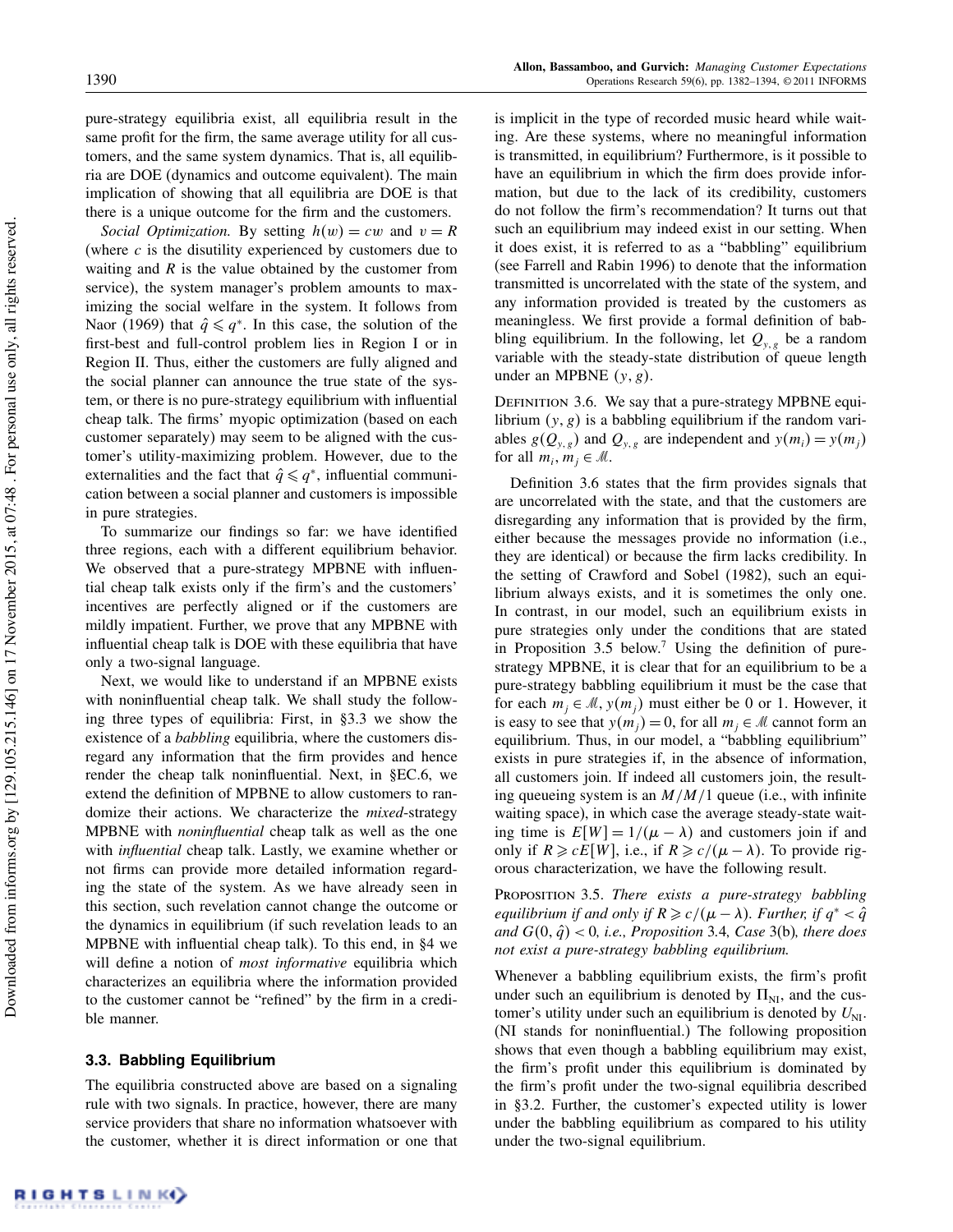PROPOSITION 3.6. Assume that both a pure-strategy bab*bling equilibrium and an equilibrium with influential cheap talk exist, then,*  $U_{\text{NI}} < U_I$  *and*  $\Pi_{\text{NI}} \leq \Pi_I$ .

Proposition 3.6 underscores the value of communication. Even though an equilibrium with noninfluential cheap talk does exist, both the service provider and the customers are better-off when moving from a babbling equilibrium to an equilibrium with influential cheap talk (if such equilibria exist). This communication does not necessarily maximize the customer's overall expected utility, but it does improve it. The rationale behind Proposition 3.6 is as follows: Naor (1969) shows that when customers are self-interested and can observe the length of the queue prior to joining, their optimal threshold,  $q^*$ , is higher than what the social optimum prescribes, but *it is finite.* In our setting, we observe that the threshold queue length for the two-signal equilibrium is at least as high as  $q^*$ . Further, for the babbling equilibrium, when it exists, the threshold is infinite. Thus, using information improves the customer's overall expected utility when compared to settings where the service provider is giving no information. Note that this improvement in utility and profit is achieved even though the information is unverifiable.

At this point, we remind the reader that in the region where the customers are overly impatient (region  $III(b)$ ), there is no pure-strategy MPBNE, either influential nor babbling. Without expanding the strategy set for the customers or the firm, it is unclear how the system would behave in this parameter regime. To alleviate this unresolved matter, we next explore the possibility of a MPBNE in which the customers are allowed to randomize.

#### 3.4. Does Randomization Enable Communication?

In this section we summarize the results of Appendix EC.6, where we relax the assumption that the customer, given an announcement, either joins with probability 1 or balks with probability 1, i.e., we allow the customers to randomize. We discuss the impact of allowing the firm to randomize in Appendix EC.5.

We show that in this setting it is never optimal for the firm to use the same signal for two states and use some other signal for a state in-between. Thus, a firm will never provide the same signal on two disjoint intervals and provide a different signal in-between.

We have shown in §3.3 that babbling equilibria need not exist in pure strategies. When customers are allowed to randomize, however, such equilibria always exist. We characterize the details of such an equilibria in Appendix EC.6.1.

In §EC.6.2 we show that in addition to the babbling equilibria, there may exist more *informative* MPBNE in mixed strategies. We start by showing that it suffices to consider equilibria with certain characteristics. Specifically, in the following proposition we show that if customers randomize, they will do so only within an interval. Furthermore, we show that balking with probability 1 in some

states and joining with probability 1 in other states cannot coexist. Thus, there are only two possible types of two-signal mixed-strategy MPBNE in which randomization is used. The two types can be described as follows: The firm announces "High" and "Low" based on the threshold  $q_{\text{mix}}$ ; the customers then react as follows: (a) in the first type of MPBNE, which we shall refer to as *Join or Randomize* equilibria, the customers who receive "Low" join the system and the customers who receive "High" join the system with probability  $\theta \in (0, 1)$ ; (b) in the second type of MPBNE, which we shall refer to as *Randomize or Balk* equilibria, the customers who receive "Low" join the system with probability  $\theta$ , and the customers who receive "High" balk. Both of these equilibria are completely defined by two parameters: the threshold  $q_{\text{mix}}$  used by the firm for signaling and the randomization parameter  $\theta$ . We provide a characterization of the pair  $(q<sub>mix</sub>, \theta)$  which induces the mixed-strategy MPBNE in Appendix EC.6.3.

So far, we have characterized and proved the existence (or nonexistence) of two-signal communication between the firm and its customers that form an MPBNE. We next turn to the question regarding the existence of additional equilibria.

# 4. Most Informative Equilibria

In practice, firms frequently use announcements regarding the congestion in the system or the volume of calls that are equivalent to the two-signal equilibrium. In this section we show that other types of equilibria, in which more information is provided to the customers, are also possible. Although these equilibria may be different in terms of the firm's announcements, they are equivalent in terms of the customers' actions, their utility, and the firm's profits.

To formally examine this question, we introduce the notion of *most informative equilibria*.

DEFINITION 4.1. Consider an ordered set  $\mathbb{S} = \{a_0 = 0,$  $a_1, a_2, a_3, \ldots, a_J = \infty$ , where  $a_i \in \mathbb{Z}_+$ .<sup>8</sup> Consider the signaling rule defined as follows:  $g(q) = m_j$  for all  $q \in$  $[a_{i-1}, a_i)$ , for all  $1 \leq j \leq J$ . We say that the set *S* induces a mixed-strategy MPBNE if there exists an action rule  $y(n) \in$ [0, 1] for all  $n \in \mathbb{N}$ , such that  $(y(\cdot), g(\cdot))$  forms a mixedstrategy MPBNE. Further, if there does not exist an action rule  $y(\cdot)$ , such that  $(y(\cdot), g(\cdot))$  form an MPBNE, we say that the ordered set does not induce a mixed-strategy MPBNE.

DEFINITION 4.2. We say that an ordered set  $\mathcal S$  induces the *most informative* pure-strategy MPBNE if the following holds: (a)  $\Im$  induces a mixed-strategy MPBNE in the sense of Definition 4.1, and (b) every ordered set  $\mathbb{S}' \supsetneq \mathbb{S}$  does not induce a mixed-strategy MPBNE.

For the two types of mixed equilibria defined in the §EC6.2, we put:

 $q_{\text{mix}}^{\text{JR}} = \max\{q: \text{there exists } \theta \text{ such that } (q, \theta) \text{ induces a Join}$ Randomize-type mixed-strategy MPBNE.

# RIGHTS LINKO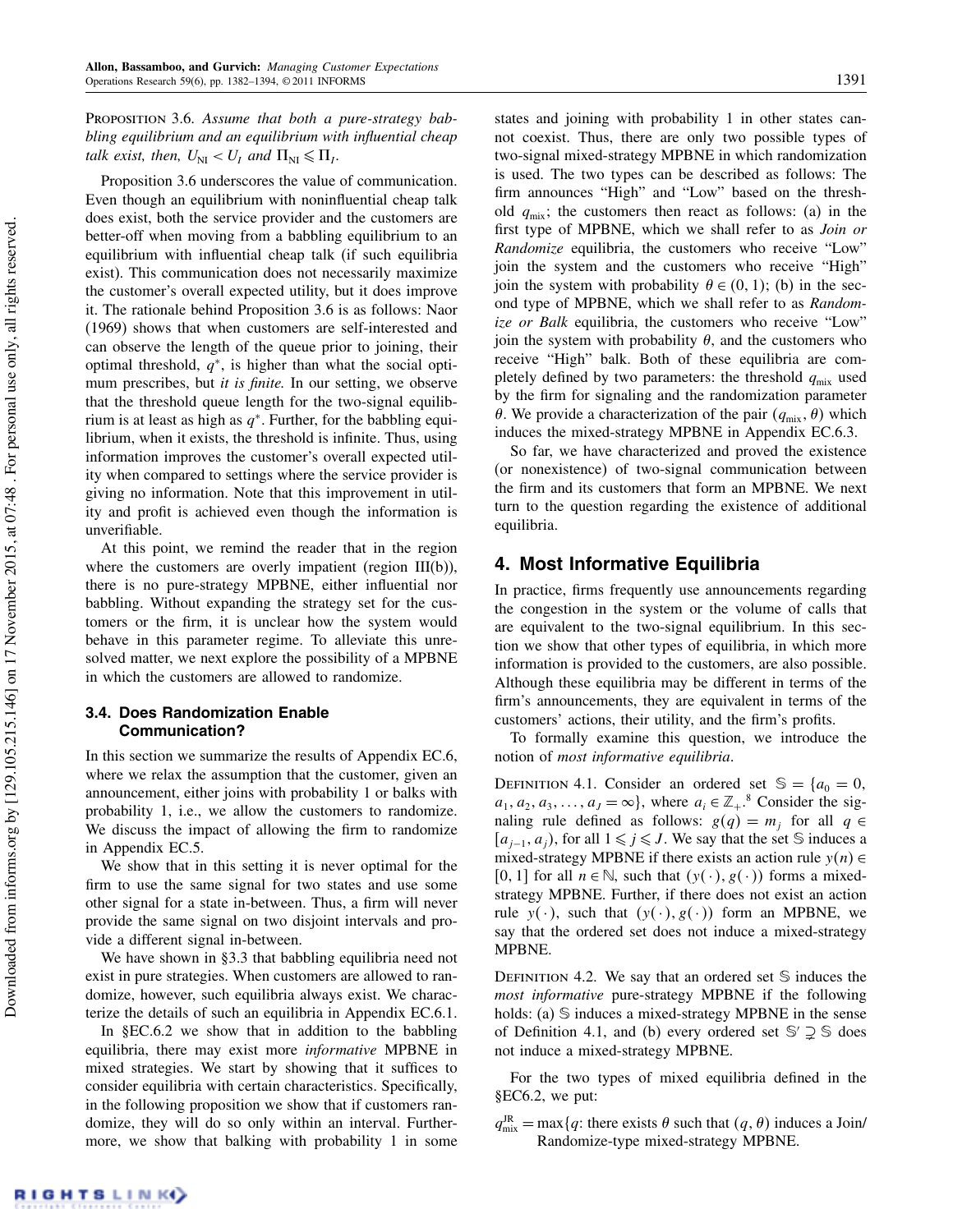#### $q_{\text{mix}}^{\text{RB}} = \min\{q: \text{ there exists } \theta \text{ such that } (q, \theta) \text{ induces a Ran-} \}$ domize/Balk-type mixed-strategy MPBNE.

The following result describes the *most informative* purestrategy MPBNE.

PROPOSITION 4.1. 1. *If*  $q^* = \hat{q}$ *, the set*  $\mathbb{Z}_+$  *induces the most informative MPBNE. In this equilibrium the firm's profit equals*  $\Pi_{FC}$ *, and, the expected utility of the customers is*  $U_{FI}$ *.* 2. If  $q^* > \hat{q}$ , we have the following cases: (a) If there

*exists a mixed-strategy MPBNE of type Join/Randomize with parameters*  $(q_{\text{mix}}, \theta)$ *, then the set*  $\{0, 1, \ldots, q_{\text{mix}}^{\text{JR}}, \infty\}$ *induces the most informative equilibrium; and* (b) *if there exists a mixed-strategy MPBNE of type Randomize/Balk with parameters*  $(q_{\text{mix}}, \theta)$ *, then the set*  $\{0, q_{\text{mix}}^{\text{RB}}, q_{\text{mix}}^{\text{RB}} + 1$ *,*  $q_{\text{mix}}^{\text{RB}}$  + 2...,  $\infty$ *} induces the most informative equilibria.* (c) *If there does not exist any informative mixed-strategy MPBNE, then the most informative equilibria is the babbling equilibria.*

3. *If*  $q^* < \hat{q}$ , either: (a)  $G(0, \hat{q}) > 0$ , in which case the *set*  $\{0, 1, 2, \ldots, \bar{q}, \hat{q}, \hat{q}+1, \ldots, \infty\}$  *induces the most informative MPBNE where*  $\bar{q} = \arg \max\{q : G(q, \hat{q}) > 0\}$ *. Under this equilibrium the firm's profit equals*  $\Pi_{FC}$ *. Further, the expected utility of the customers is*  $U_{\text{FC}}$ . (b) *If*  $G(0, \hat{q}) \leq$ 0*, and the mixed-strategy MPBNE of type Randomize/Balk has parameters*  $(q_{\text{mix}}, \theta)$ , then the set  $\{0, q_{\text{mix}}^{\text{RB}}, q_{\text{mix}}^{\text{RB}} + 1$ ,  $q_{\text{mix}}^{\text{RB}}$  + 2, ...,  $\infty$ *} induces the most informative equilibria.* 

One consequence of Proposition 4.1 is that if the firm is not perfectly aligned with the customers, it will always maintain some level of *intentional vagueness*. Recall that by intentional vagueness we mean that under the most informative equilibrium, the firm provides the same signal on multiple states of the system. This occurs, for example, in case 3(a) where the firm is intentionally vague when the state of the system is between  $\bar{q}$  and  $\hat{q}$  so that customers are lured to the system. If the firm provides any further information in these states, the firm would forgo some of its profits, and this cannot be sustained in equilibrium. It is important to note that even though the most informative equilibria could have countably infinite signals (under Randomize/Balk and full alignment), only a finite subset of these are transmitted with strictly positive probability.

In discussing the opportunities for the service provider to lure a customer to take an action against his best interest, we need to distinguish between two types of strategies: (i) misrepresentation of the state of the system, and (ii) intentional vagueness. The latter was shown in Proposition 4.1 to be not only feasible, but an actual equilibrium that may arise under certain conditions. The former, however, is not possible. There are several reasons for this impossibility. These are based on the fact that customers are strategic and thus can detect such a lie, in the same way that they can detect a profitable deviation from a strategy profile.



Vague



Announcements and Managing Customer Expectations. The announcements in our model are used to build customer expectations about the congestion in the system. In this sense, the announcement plays a role of managing customer expectations regarding the system congestion. It is interesting to note that the message provided to the customer might not exhibit this information literally, but is captured by the Bayesian rule employed by the customer (Condition 1 in Definition 3.1 of MPBNE). In this section, we explore the extent to which the firm can reveal the information, i.e., how precisely can we tell the customers "what to expect" while sustaining the equilibrium. The above results indicate that in our setting, because the incentives of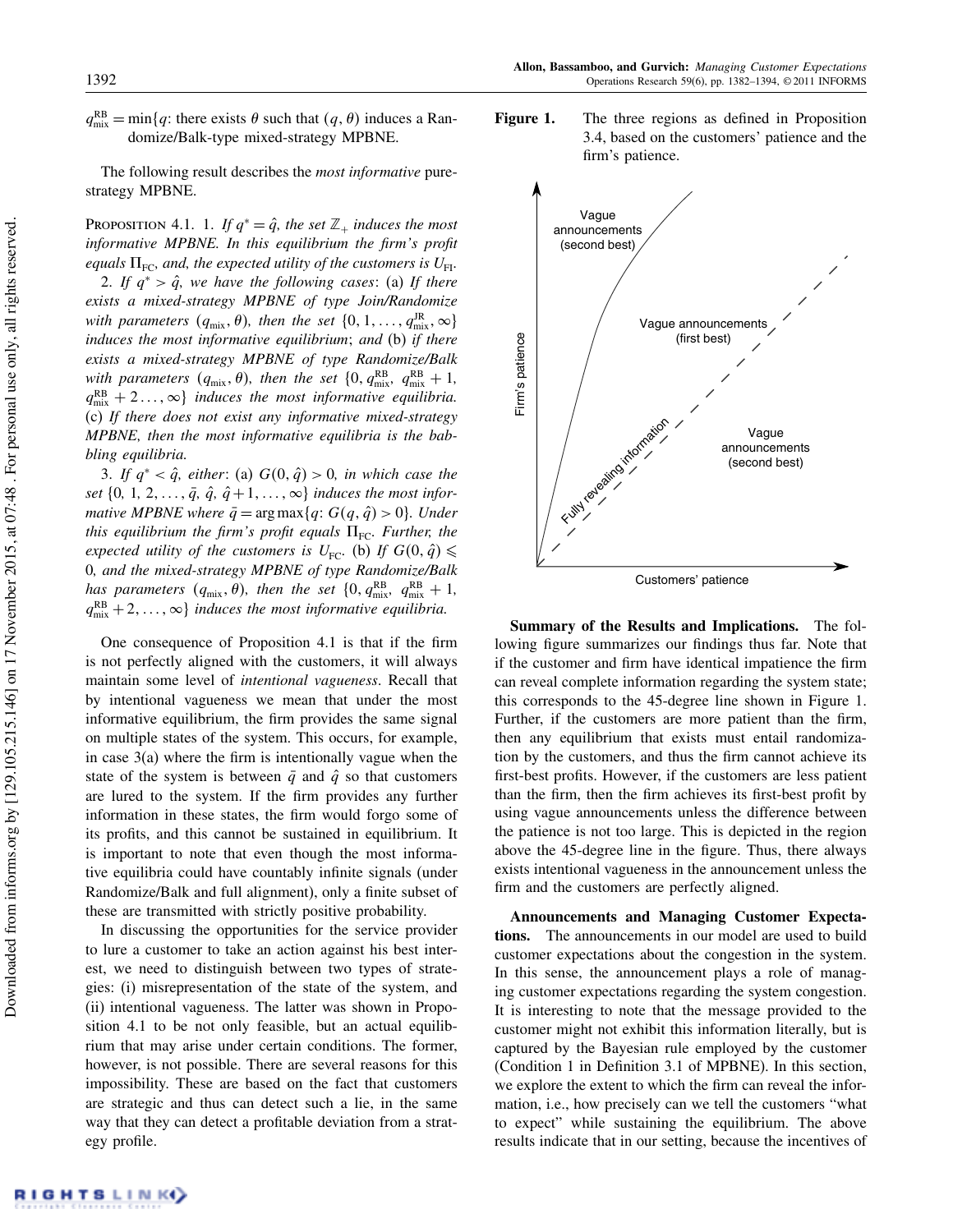the parties are not perfectly aligned, the firm almost always needs to use intentional vagueness when managing expectations regarding the system congestion. In pure strategies, the firm uses intentional vagueness to lure customers into the system, in order to make sure the firm itself does not have incentive to deviate from this announcement. When allowing for mixed strategies, the firm is using intentional vagueness, even though the firm's profit is below its first best, in order to sustain an equilibrium—this time making sure that the incentives for the customers are aligned.

## 5. Conclusions

We study a model of a service system where customers are not only strategic in their actions, but also in the way they interpret information. The service provider on her end is strategic in the way she provides information. We show that even though the information is costless and unverifiable, it can improve the outcome for all players. Through a stylized model, we are able to provide a theoretical basis for intentional vagueness on the part of the service provider.<sup>9</sup>

The framework used in the paper echoes the cheap talk model proposed in Crawford and Sobel (1982). Driven by the application to services, we proposed a model that has two key features: First, the model considers multiple receivers (customers) whose actions have externalities on other receivers. Second, the stochasticity of the type (i.e., state of the system) is not exogenously given, but is determined by the equilibrium strategies of the players. We show that these have nontrivial impacts on the structure of equilibria. The framework developed in this paper can be applied to other operations management settings where the customers cannot credibly verify the information provided to them. Allon and Bassamboo (2011a) study a setting where a retailer signals strategic information to the potential buyers.

Throughout this paper, we assumed that the queue is Markovian and that there is a single server. The results in the paper are extendable to the case of multiple servers. Another assumption that can be relaxed is the assumption that  $\lambda < \mu$  (i.e., demand is less than capacity). The structure provided in the paper also holds for  $\lambda > \mu$ . The model in the paper can be suitably extended to allow for multiple customer classes. The MPBNE that arises from this model would have a richer equilibrium language. However, it can be shown that under mild conditions, the solution would exhibit a similar threshold-type structure. (See Allon and Bassamboo 2009 for analysis of such models.) In this paper, we assumed that announcements are provided immediately upon the customer's arrival. Allon and Bassamboo (2011b) shows that delaying the information providing may assist the firms in improving its credibility for some parameters, yet it may hurt its credibility as well.

Future models should also account for the fact that customers may not be expected-utility maximizers. Under such modeling assumptions, customers may prefer receiving information over no information, and in particular, customers may prefer more accurate announcements. Further, in many settings one may expect the value obtained from the service and the cost of waiting to be affected by the announcements made by the firm.

# 6. Electronic Companion

An electronic companion to this paper is available as part of the online version that can be found at http://or.journal .informs.org/.

# **Endnotes**

1. In our context we use the term unverifiable to describe situations in which the customer cannot verify statements regarding the state of the system.

2. We assume that the cost associated with conveying the message is negligible. In most practical service organizations, although the provider needs to incur fixed costs, for example, by investing in a more sophisticated IT infrastructure to identify the state of the system, the marginal cost of providing the information to the customer is insignificant. There is a voluminous literature that deals with models in which signaling is not costless, and the mere fact that players are willing to incur a cost provides a signal.

3. We discuss a model where the firm selects the service rate  $\mu$  optimally in Appendix EC.3.2.

4. If the customer's cost of waiting is nonlinear, then the main results of the paper continue to hold. However, some of the results in the appendices hinge on this linearity. We will comment more elaborately on those in the appendices.

5. For a model with waiting time in the queue, see Allon and Bassamboo (2011b).

6. Note that  $p_q(y, g)$  can be thought of as the beliefs of the agents on the state of the system. These beliefs must be consistent with the strategy of the other players.

7. Seidmann (1992) provides an example of a setting in which a babbling equilibrium does not exist.

8. Note that *J* could possibly be infinite.

9. It is important to note that different firms may have different reasons for using intentional vagueness. For example, real service systems are more complex than simple *M/M/*1 queues (both operationally and in terms of information availability to both parties), which implies that the service provider may be unsure about the mapping between the number of customers in the system and the resulting waiting that a customer would experience. This uncertainty may be a driver for the intentional vagueness observed in practice.

# Acknowledgments

The authors are thankful for comments by the participants of the conference on customer-oriented operations models at the Olin Business School. Also, they are grateful to David Austen-Smith, Sandeep Baliga, Martin Lariviere,